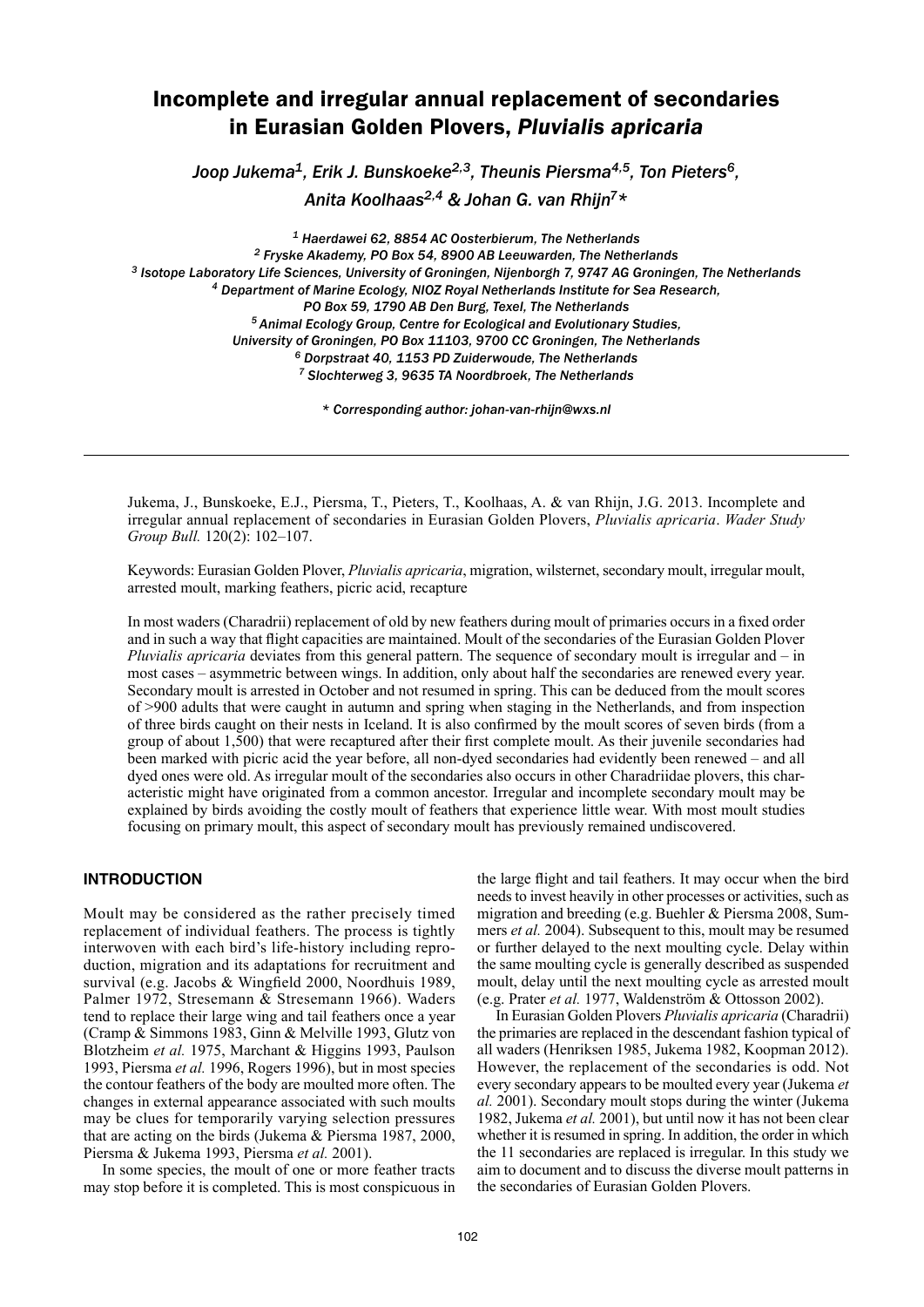

**Fig. 1.** Upper side of the right wing of a second calendar year Eurasian Golden Plover in October after its first moult cycle. The large feathers on the left are primaries. Secondary moult formula is 40000005525, but the tenth secondary (score '2') is not visible. The six secondaries that are unmoulted (score '0') differ in colour and wear (they are browner and have especially worn tips) from the three that have recently been replaced (score '5') on the right (greyer and with sharp edges).

# **METHODS**

Eurasian Golden Plovers were trapped in the north of the Netherlands using 'wilsternets', which are large traditional  $3.5 \times 25$  m largely wind-powered nets. They are specifically designed to capture single or small flocks of Eurasian Golden Plovers in midair after they have been attracted to the netting area using whistles and live and dead decoys (Jukema *et al.* 2001). Captured birds were staging in the Netherlands and associated with breeding areas in Scandinavia and NW Russia (Byrkjedal &Thompson 1998, Jukema *et al.* 2001).

Upon capture birds were ringed and measured, and their moult scores noted. In this study only the stage of moult of the 11 individual secondaries of each wing will be considered. The data were collected in Friesland, N Netherlands, by J. Jukema in 1980–1981 and 1987–1989 on adult birds  $(\geq)$  year old) and in 1991–1994 (1 year old, recaptured after treatment during the previous year – see below) and in North Holland, W Netherlands, by T. Pieters in 1977–1998 on adult



**Fig. 2.** The tip of the underside of the secondaries of a Eurasian Golden Plover are dyed with picric acid in a 2-cm wide yellow strip in April 1992 at Workum, Friesland, N Netherlands.

birds (≥1 year old). Each feather (numbered 1–11 from outermost to innermost) was scored on a 5-point scale where '0' represents an unmoulted old feather, '1' a missing old feather or a new feather in pin, '2' a new feather just emerging from the sheath up to a third grown, '3' a half grown feather, '4' a new feather more than two-thirds grown with a waxy sheath at its base and '5' a fully developed new feather (Ginn & Melville 1983). Old secondaries that were not moulted (score '0') can easily be distinguished in the field from the new secondaries (score '5') by colour differences and wear (Fig. 1).

*Moult percentage* was calculated by adding the moult scores of all the secondaries of both wings (a maximum score of 5 for 22 feathers = 110) and dividing by 1.1. *No secondary moult* was defined by the presence of only old secondaries with score 0. *Active* secondary moult was defined by the presence of one or more secondaries with scores 1, 2, 3 or 4. *Arrested* secondary moult was defined by the presence of old and new secondaries with scores 0 and 5 but none with a score of 1, 2, 3 or 4. *Completed* secondary moult was defined by the presence of only new secondaries with score 5.

To find out to what extent secondary moult is resumed after the winter, we compared the proportions of renewed secondaries in autumn (192 birds caught in November and December in 1980, 1987 and 1988 in Friesland) and spring (231 birds caught from the end of February up to the end of



**Fig. 3.** Upperside (A) and underside (B) of the left wing of a Eurasian Golden Plover (the first one in Fig. 8) after its first large-feather moult. This bird had been first caught, ringed and marked with picric acid on the tips of its secondaries when it was a juvenile on 21 Nov 1990. It was recaptured on 27 Nov 1991 when its secondary moult-score pattern was 55550005555. This can be seen easily in photo B which shows the three yellow secondaries (score '0') in the middle. The same three secondaries can also be recognized in photo A as somewhat shorter, more worn and without a light fringe.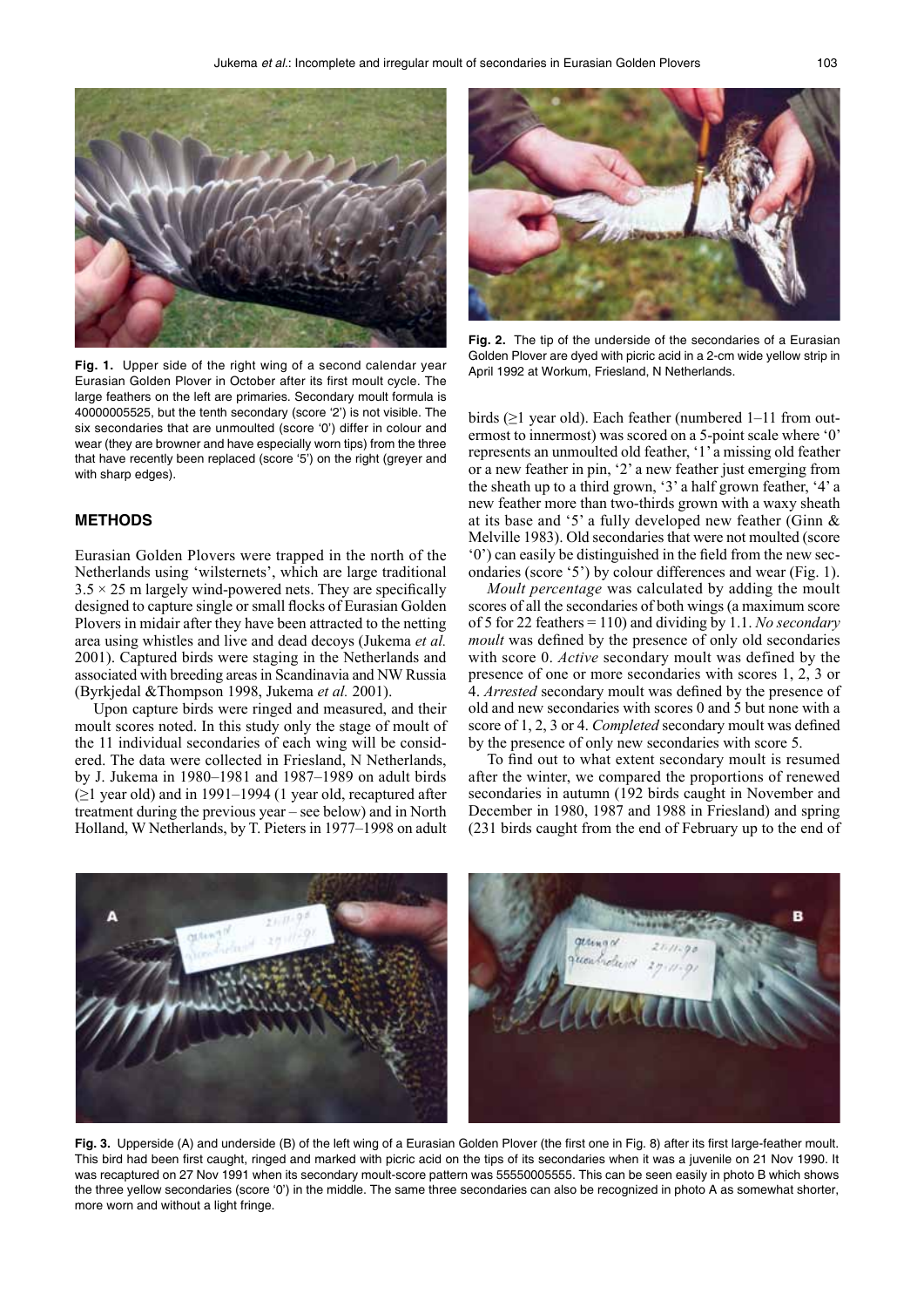

**Fig. 4.** Comparison of the percentage of replaced feathers (moult score 5) in adult (≥1 year old) Eurasian Golden Plovers for both the left and the right wing in autumn ( $n = 192$ ) and spring ( $n = 231$ ).

April in 1981, 1988 and 1989 in Friesland). The data for the birds with moult scores for all secondaries of both wings were analysed for each month to determine the timing of moult (572 birds from Friesland and 334 from North Holland). To find out whether secondary moult is completed on the breeding grounds, three birds were examined that had been caught on 1 and 2 June 2002 in walk-in cages at their nests in Iceland.

To determine the progress of the moult cycle within individuals, the secondaries of about 1,500 birds were marked with picric acid during September–April, 1990–1993 (Fig. 2). Among juveniles, only those that had not moulted any flightfeathers (primaries and secondaries) were marked. The tip of the underside of all their secondaries was dyed with a 2 cm yellow stripe. Upon recapture after their first moult, their secondary moult scores were very clear from the pattern of old dyed feathers and new undyed ones (Fig. 3).

#### **RESULTS**

For each of the 11 secondaries, the percent that have been renewed (score '5') in autumn and spring is almost identical in both wings (Fig. 4) showing that moult is not resumed in early spring. About half of the secondaries are renewed during the main large-feather moult in summer and early autumn (Figs 4, 5  $\&$  6), but more of the outermost and innermost secondaries are renewed than those in the middle (Fig. 4). The general pattern of secondary moult in the left and right wings is similar (Fig. 4). However, close inspection of the moult scores of individuals shows that the pattern of secondary moult in each wing is frequently different. Among the captured birds only 29 % in Friesland ( $n = 574$ ) and 28% in North Holland ( $n = 334$ ) had exactly the same pattern of moult-scores in the secondaries of both wings. Therefore an asymmetry score was determined by adding the differences between the moult scores of all corresponding secondaries in the two wings. This is minimal  $(0 \text{ or } 0\%)$  when the moulting pattern in both wings is identical and maximal when there are old and new secondaries *and* if all fresh full grown feathers in the one wing correspond to old feathers in the other (55 or 100%). Among the birds that were captured the average asymmetry score was 13% in Friesland and 14% in North Holland and hardly changed at all between the end of the year and the following spring (Fig. 5).

Our results show that in Eurasian Golden Plovers, secondary moult proceeds in an irregular order. It may start at different sites in the secondaries tract, and there may be more than one centre of active moult at the same time. Therefore one measure of irregularity is the number of centres of active moult. In birds that moult their secondaries in linear succession only one centre of active moult is present in each wing. Our results show that pattern is extremely rare among Eurasian Golden Plovers. The number of active moult centres



**Fig. 5.** Temporal characteristics of secondary moult in adult (≥1 year old) Eurasian Golden Plovers in Friesland (A) and North Holland (B): percentage moult, percentage asymmetry and mean number of centres of active moult (as defined in Methods) in each wing plotted against month (the data for North Holland in March, April and September are shown in pale colours because they are based on small samples).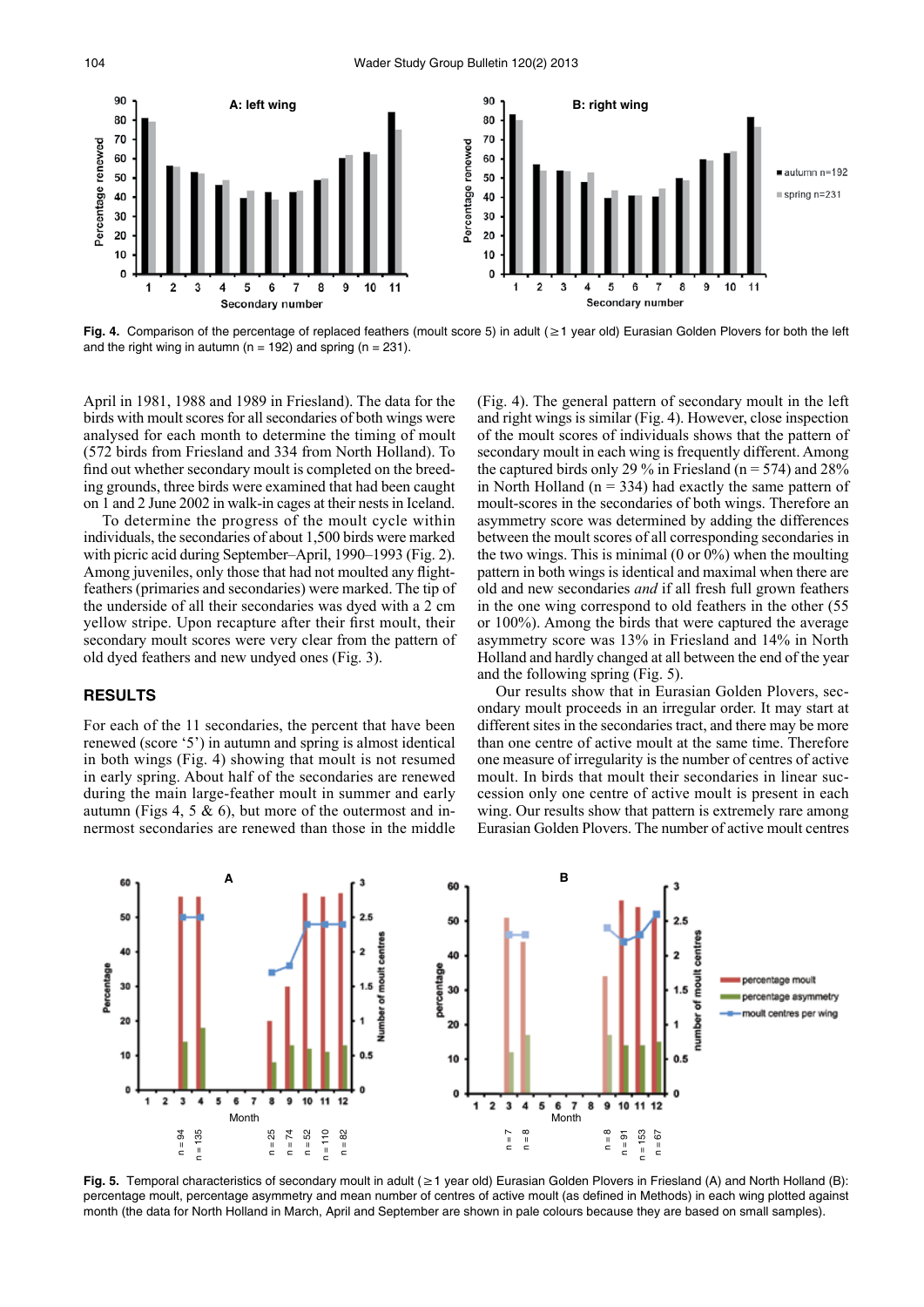

**Fig. 6.** Temporal characteristics of secondary moult in adult (≥1 year old) Eurasian Golden Plovers in Friesland (A) and North Holland (B): Percentage of secondaries with different moult scores (as defined in Methods) plotted against month (the data for North Holland in March, April and September are shown in pale colours because they are based on small samples).

in the captured birds varied between 0 (all secondaries old) and 5, but was most often between 1 and 3. On average, 2.3 moult centres per wing were counted in both Friesland and in North Holland and there was virtually no change in their number between the end of the year and the following spring (Fig. 5). Moult percentage showed an increase from August to October to about 55% and then remained steady until the end of the year and throughout the following spring (Fig. 5).

Primary moult in Eurasian Golden Plovers takes place in autumn and finishes around October (Byrkjedal &Thompson 1998, Henriksen 1985, Jukema 1982, Jukema *et al.* 2001, Koopman 2012), and it seems that at the same time the moult of the secondaries becomes arrested (Fig. 6). A comparison between Friesland and North Holland was possible only for October to December, when sufficient numbers of birds were caught in both areas (Figs 5–7). This shows that all birds are in arrested secondary moult in this period. However, the North Holland data are insufficient to draw conclusions on when the birds go into arrested moult, nor do they give much information on the period of active moult. Nevertheless the similarities between the Friesland and North Holland datasets are remarkable. Although both were collected by different observers, and maybe based on slightly different populations, the secondary moult patterns and trends they show are almost identical.

Active secondary moult occurred in August and September, but not in any of the other months when plovers were caught (Fig. 6). About 80% of birds caught in August and September were in active secondary moult, but in the other months almost all had arrested secondary moult with a mixture of old and new secondaries. Very few birds were caught that had only old or only new secondaries (Fig. 7).

Secondary moult of the previous moulting cycle had not been completed in any of the three birds that were caught on their nests in Iceland. The irregular distribution of (heavily) worn secondaries corresponded to what had been observed in the winter quarters. The three birds were almost two years old or older. They had started already a new wing moult cycle and had lost 1–2 inner primaries (primary moult scores: 3200000000, 2000000000 and 1000000000), but had no active secondary moult.

Out of about 1,500 Golden Plovers that were caught as juveniles and had their secondaries dyed yellow, seven were recaptured after their first complete moult (Fig. 8). Because



**Fig. 7.** Temporal characteristics of secondary moult in adult (≥1 year old) Eurasian Golden Plovers in Friesland (A) and North Holland (B): Percentage of birds that have not yet started secondary moult, in active secondary moult, in arrested secondary moult or having completed secondary moult plotted against month (the data for North Holland in March, April and September are shown in pale colours because they are based on small samples).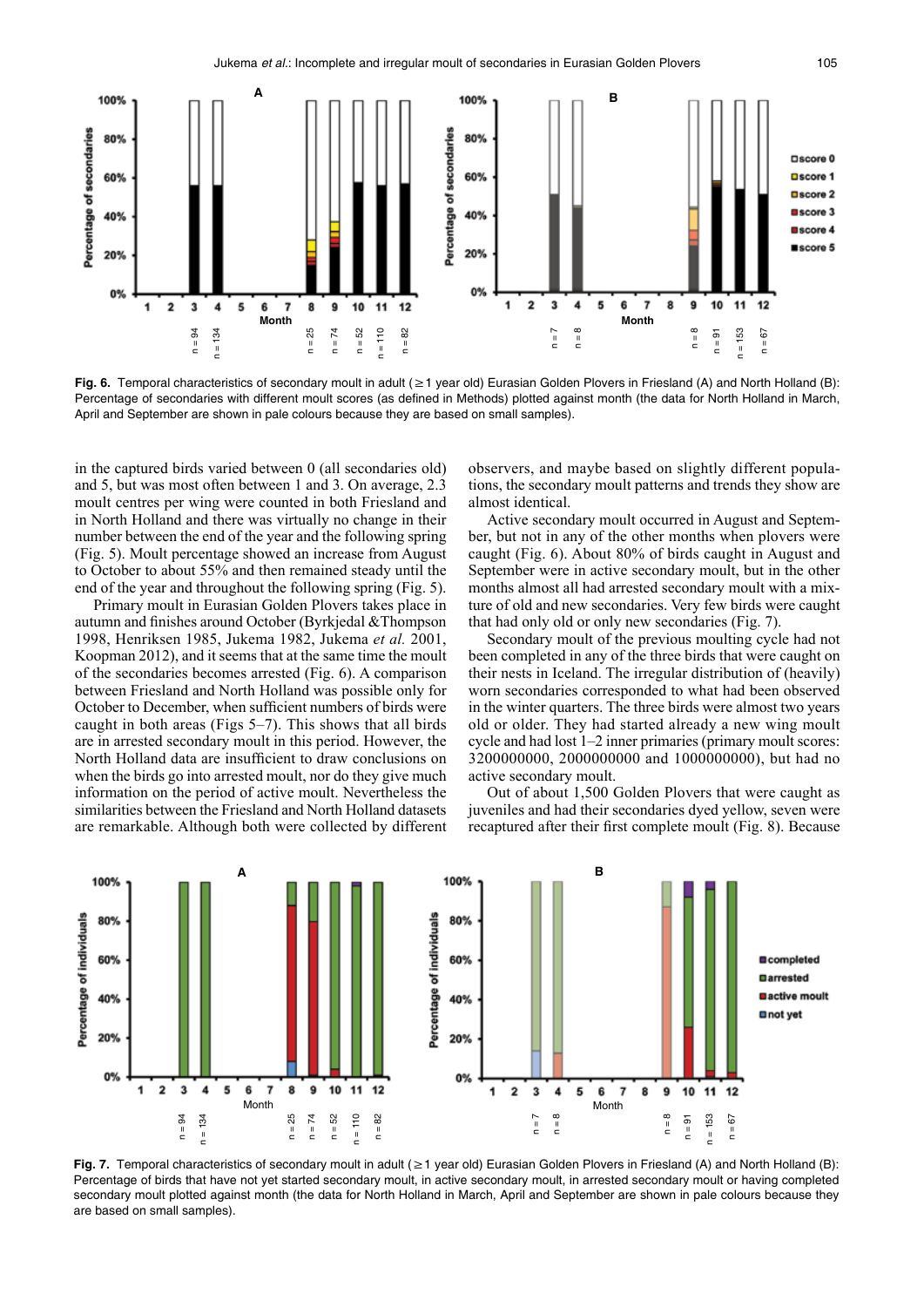of the dyeing, the secondaries that were not renewed could easily be recognized. Only the outer and inner secondaries had been renewed after the first moulting period and thus many of the central secondaries (almost 40% of the total) were old. As the first complete moult proceeds in the summer and autumn of their second calendar year (and the second complete moult one year later), the secondaries that are not renewed have to be used for at least two years. In three birds of this sample secondary renewal in the left and right wing is not symmetric (for instance the third bird in Fig. 8). As Eurasian Golden Plovers were rarely recaptured, it could not be established how secondary moult proceeds in successive years. However, various observations in the field suggest that there is considerable variation between individuals in patterns of secondary moult. The general pattern (see Fig. 4), with a higher proportion of renewed outer and inner secondaries, may therefore be influenced strongly by 1–2 year old plovers that represented 20–30% of the catches.

### **DISCUSSION**

This study presents evidence that secondary moult in Eurasian Golden Plovers is normally incomplete. First, birds of which all juvenile secondaries were dyed with picric acid were seen to retain about half of dyed secondaries after their first wing moult cycle. They were shown to *exclusively* renew their outer and inner secondaries. Second, in adults the percentage of renewed secondaries, remained at just over half between autumn and the following early spring. The outer and inner secondaries tended to be renewed more often as the others, but this observation might be largely or wholly determined by the inclusion of 1–2 year old birds. Third, the breeding birds in Iceland had both very old (>1 year old) and fairly recent (<1 year old) secondaries, suggesting that secondary moult had been arrested in the autumn of the preceding year. However, this latter observation should be treated with some caution, as the sample is small and most birds from Iceland do not winter in the Netherlands. However, only the Eurasian Golden Plovers from the Icelandic population have to make a transatlantic flight and thus need good flight feathers. If they are able to do so with a set of only partially renewed secondaries, there does not seem to be a need for birds from other populations to renew all their secondaries either.

According to Glutz von Blotzheim *et al.* (1975) moult of the secondaries in Eurasian Golden Plovers starts when primary 7 is still growing. This suggests a general, regular pattern of secondary moult. However, our results show that it is not straightforward and is a rather complicated and

**Fig. 8.** Moult-score pattern of the secondaries of seven Eurasian Golden Plovers that had the tips of their secondaries colour-dyed when they were juveniles during September–April before their first large-feather moult and recaptured during October–April after that moult.

| Left wing   | <b>Right wing</b> |
|-------------|-------------------|
| 55550005555 | 55550005555       |
| 55000055555 | 55000055555       |
| 55000000055 | 55000050555       |
| 55500005555 | 55500000555       |
| 55500000555 | 55500000555       |
| 55555005555 | 55555055555       |
| 55000005555 | 55000005555       |

irregular process. By treating each secondary separately, we have been able to give a fairly complete description of secondary moult in Eurasian Golden Plovers which shows that it is clearly distinct from primary moult. The two processes differ in pattern and timing. Moreover, secondary moult in Eurasian Golden Plovers is distinct from secondary moult in most other small–medium size birds for which information is available. The order is irregular and, quite often, moult is asymmetric between the two wings. Secondary moult in other birds tends to be regular. It is usually ascendant, starting with the outermost secondary and progressing inwards towards the body. Yet, there are various bird groups with alternative patterns of secondary moult (Ginn & Melville 1983, Noordhuis 1989, Stresemann & Stresemann 1966). Most waders have this ascendant moult pattern, and in most waders moult of the secondaries starts when moult of the primaries is halfway with a moult score of 20–30 (Boere 1976, Ginn & Melville 1983, Prater *et al.* 1977).

Contrary to previous statements (e.g. Glutz von Blotzheim *et al.* 1975), the Eurasian Golden Plover starts secondary moult well before moult of the primaries is half complete. Primary moult starts early, during the breeding season, as shown by the birds that were examined in June in Iceland. Such an early start was also observed in Eurasian Golden Plovers that were caught in Sweden on their nests (P. Olsson, pers. comm.). In the Peak District in England, between Sheffield and Manchester, primary moult had already started in some of the breeding Eurasian Golden Plovers that were caught in May and in all that were caught in June (Yalden & Pearce-Higgins 2002). Secondary moult probably starts shortly after breeding, as it has already begun in the first birds to arrive in the Netherlands in August (Fig. 6). Many fully-grown new secondaries (moult score '5') are present at that time. The moult-score of the primaries is then only 30–35 (Byrkjedal & Thompson 1998, Henriksen 1985, Jukema 1982, Jukema *et al.* 2001, Koopman 2012). Occasionally it has been recorded that the first secondary has already been renewed when primary moult begins (Byrkjedal & Thompson 1998, p. 82, Plate 38).

Irregular and seemingly chaotic moult of the secondaries has also been found in the other three *Pluvialis* species: Pacific Golden Plover *P. fulva*, American Golden Plover *P. dominica* and Grey Plover *P. squatarola* (J. Jukema, pers. obs.; P. Olsson, pers. comm.; E. Wymenga, pers. comm.) and in other plover species such as Northern Lapwing *Vanellus vanellus* (J. Jukema, pers. obs.; Roselaar 2007), Dotterel *Charadrius morinellus* (J. Jukema, pers. obs.), Double-Banded Plover *Charadrius bicinctus* (M. Barter & C. Minton, pers. comm.) and Lesser Sand Plover *Charadrius mongolus* (P. Olsson, pers. comm.). All these species belong to the family Charadriidae. Clearly, more plover species may be found to have irregular secondary moult if only it is looked for. Moreover, highly irregular and incomplete secondary moult is found in a more distantly related species, the Eurasian Stone-curlew *Burhinus oedicnemus* (Giunchi *et al.* 2008), which also belongs to the Charadrii suborder.

All the examples found so far suggest that irregular secondary moult is a typical character of the Charadrii originating from a common ancestor (Byrkjedal & Thompson 1998, Piersma *et al*. 1996). It could have evolved because most species of the Charadrii breed in the tropics and neo-tropics. These species do not have long migrations, and hence experience little wear of feathers. Because of that they can afford to spread the energetically expensive process of moult over a longer period, for example by moulting only a proportion